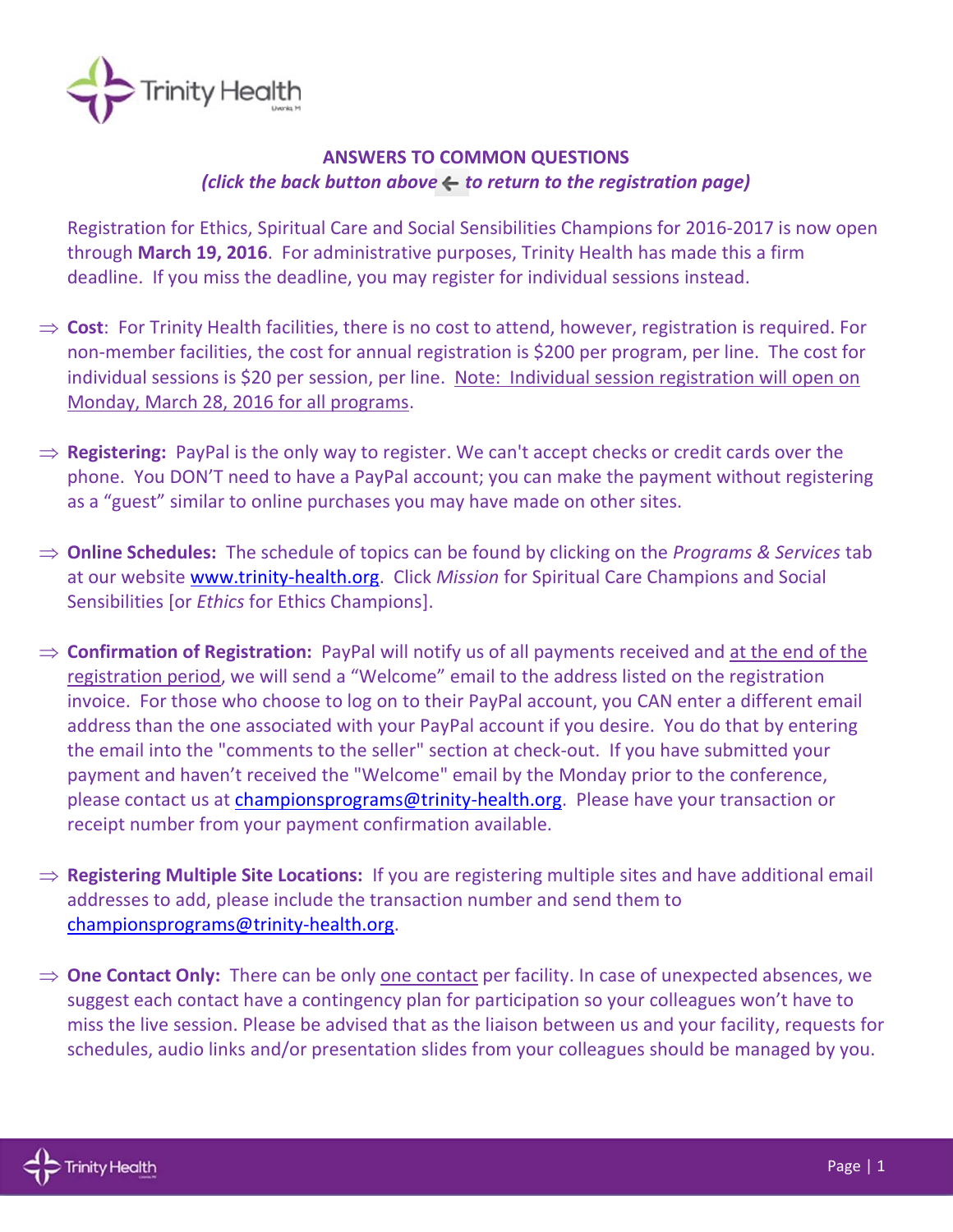

## **ANSWERS TO COMMON QUESTIONS** *(click the back button above – to return to the registration page)*

- ⇒ **Champions Programs Dates & Times:** *Ethics Champions* will run monthly on the 1<sup>st</sup> Wednesday of each month from April 6, 2016 through March 8, 2017. *Spiritual Care Champions* will run monthly on the 2<sup>nd</sup> Wednesday of each month from April 13, 2016 through March 15, 2017 and *Social* Sensibilities Champions will run monthly on the 3<sup>rd</sup> Wednesday of each month from April 20, 2016 through March 22, 2017 with the exception of December. There will be no session for Social Sensibilities in December. All sessions take place 9-10am pacific | 12-1pm eastern
- $\Rightarrow$  **Logistics**: Logistics for this program will include the toll free dial-in number with a passcode, a WebEx link, PowerPoint slides and in most cases a speaker bio. These logistics will be sent to the email address on this confirmation 48 hours prior to the date of the conference. In cases when the slides are too large to send via email, we will send in PDF format as an alternative. We apologize in advance if this causes technical issues for you.
- $\Rightarrow$  **Passcode Requirement:** As mentioned above, there will be password sent with the logistics. This number is required by the operator to join the audio portion of the session. To protect the integrity of the registration process, operators will not allow anyone into the conference without this code. Please be advised, however, there will not be a required password for the WebEx. Note: If you are using a laptop that doesn't have email access, please contact us for special instructions.
- ⇒ **Audio Link:** Each session will be recorded and the audio link to the recording will be sent by the end of day of the conference day. These links will not expire, so it is suggested that you save our email communications for future reference. Unlike the live session, you may share the audio recording link with your colleagues without any additional cost involved.
- $\Rightarrow$  **Survey:** Along with the audio link, we will also send a link to a survey. It's a quick survey to gain feedback on your thoughts on the presentation and speaker facilitating the talk. Your feedback helps us in deciding when to invite a speaker to present again or to help decide on future topics, so please take a couple of minutes to complete these each month.
- $\Rightarrow$  **Technical Difficulties:** Unfortunately due to the unpredictability of technology, there may be times when you encounter difficulties signing onto the webinar. If this happens, please email us at [championsprograms@trinity-health.org](mailto:championsprograms@trinity-health.org) to alert us of your issue. Our staff won't be able to answer phone messages during the conference. Please try to be specific about the issue so we can assist you in joining the conference as quickly as possible.